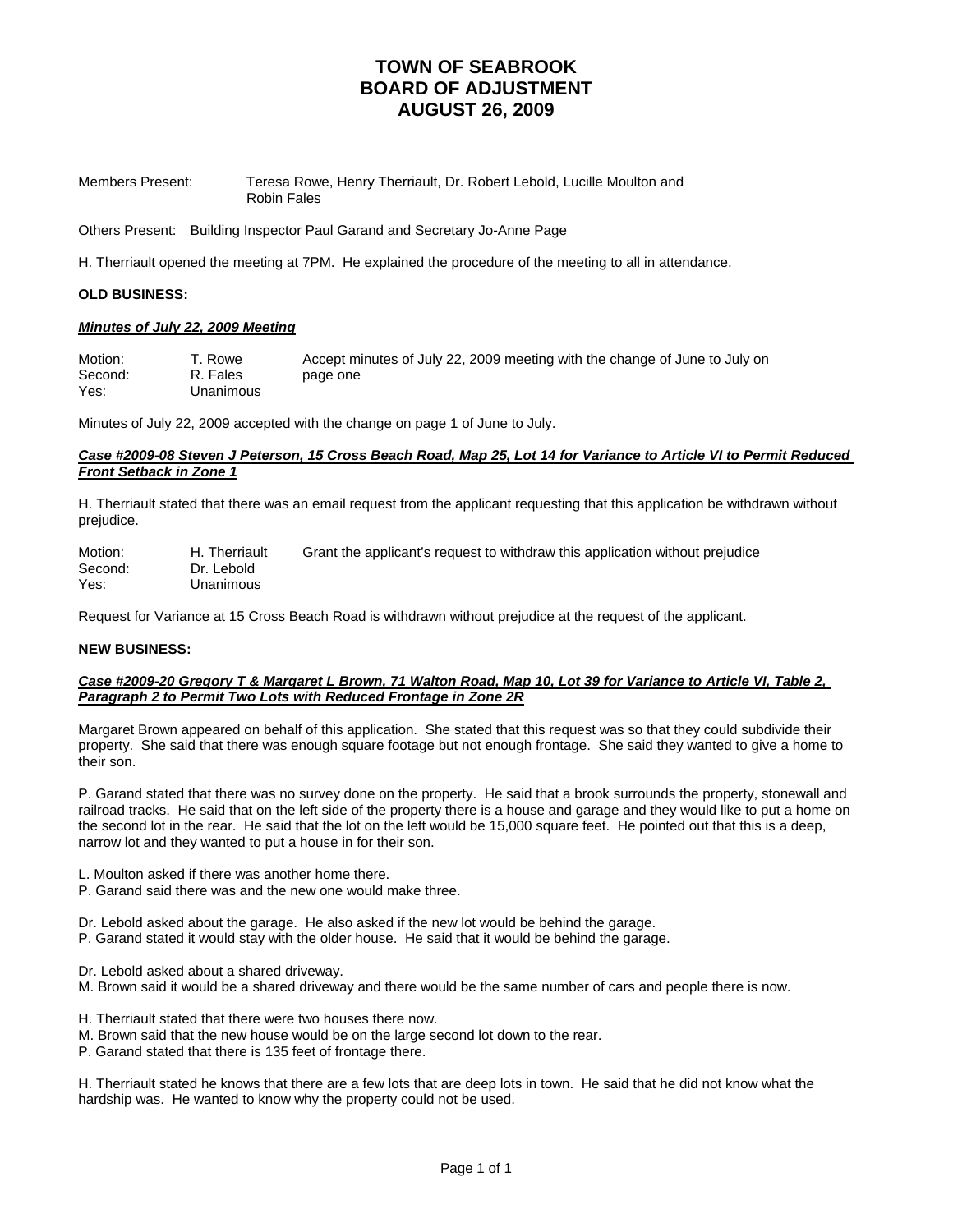M. Brown stated that there were only two homes allowed on the property now. She said to subdivide they could add another one for their son. She said that there was no other way to divide this property.

H. Therriault stated that a variance is not for a financial hardship. He said that a variance would always be there on the property and he would like to know what the hardship was and why it was unique.

Dr. Lebold asked about a family apartment in the garage.

P. Garand stated that there were already two units there and that was all that was allowed.

L. Moulton pointed out that an apartment would not be adding another structure.

P. Garand stated that living units are counted by the number of kitchens.

P. Garand spoke as an abutter to the property. He stated that this is a long narrow lot and putting in a roadway could be dangerous. He said that the brook, stonewall and railroad tracks limit what can be done on the property.

H. Therriault said that the driveway is a concern.

P. Garand stated that a driveway would be better than a road and the entire lot is 60, 000 square feet in size.

H. Therriault asked about the road frontage proposal.

P. Garand stated there is 135 feet on Walton road and it could be divided equally and made wider on back. He said that there have been multiple units and vehicles on this property for a number of years.

H. Therriault said that there are a number of lots in the area that are just like this one. He said that he is trying to see what the hardship is.

Dr. Lebold stated that the brook, stonewall and railroad tracks are a problem.

P. Garand asked if more information would be helpful to the board.

H. Therriault said that it might help.

R. Fales suggested continuing this case until the September 23<sup>rd</sup> meeting.

M. Brown said she would like to continue.

| Motion: | Dr. Lebold | Continue this application to the September 23, 2009 meeting |
|---------|------------|-------------------------------------------------------------|
| Second: | L. Moulton |                                                             |
| Yes:    | Unanimous  |                                                             |

Request for Variance at 71 Walton Road is continued to the September 23, 2009 meeting at the request of the applicant.

Case #2005-02 700 Lafayette Road

H. Therriault stated that there was a request from Attorney Walter Mitchell, town counsel, to send a letter to the property owner of Case 2005-02 because the Special Exception was about to expire and asking if an extension would be sought. He said that Attorney McNeill, counsel for the owner of 700 Lafayette Road, responded with a packet recapping the actions on the property over the years. He said that the bottom line was on the last page asking the extension be granted to January 12, 2011.

Attorney Malcolm McNeill appeared on behalf of 700 Lafayette Road and stated the following:

Jim Graffmeyer, DDR, was in attendance also

He was here to respond to the letter dated 8/12/2009

T. Rowe was the only one at the 2005 meeting

He needed to lay the groundwork for the property

Any member who was negative …

L. Moulton stated that she was at the 2005 hearing.

Attorney McNeill stated:

Anyone should recuse themselves if they stood against the planning end of these proposals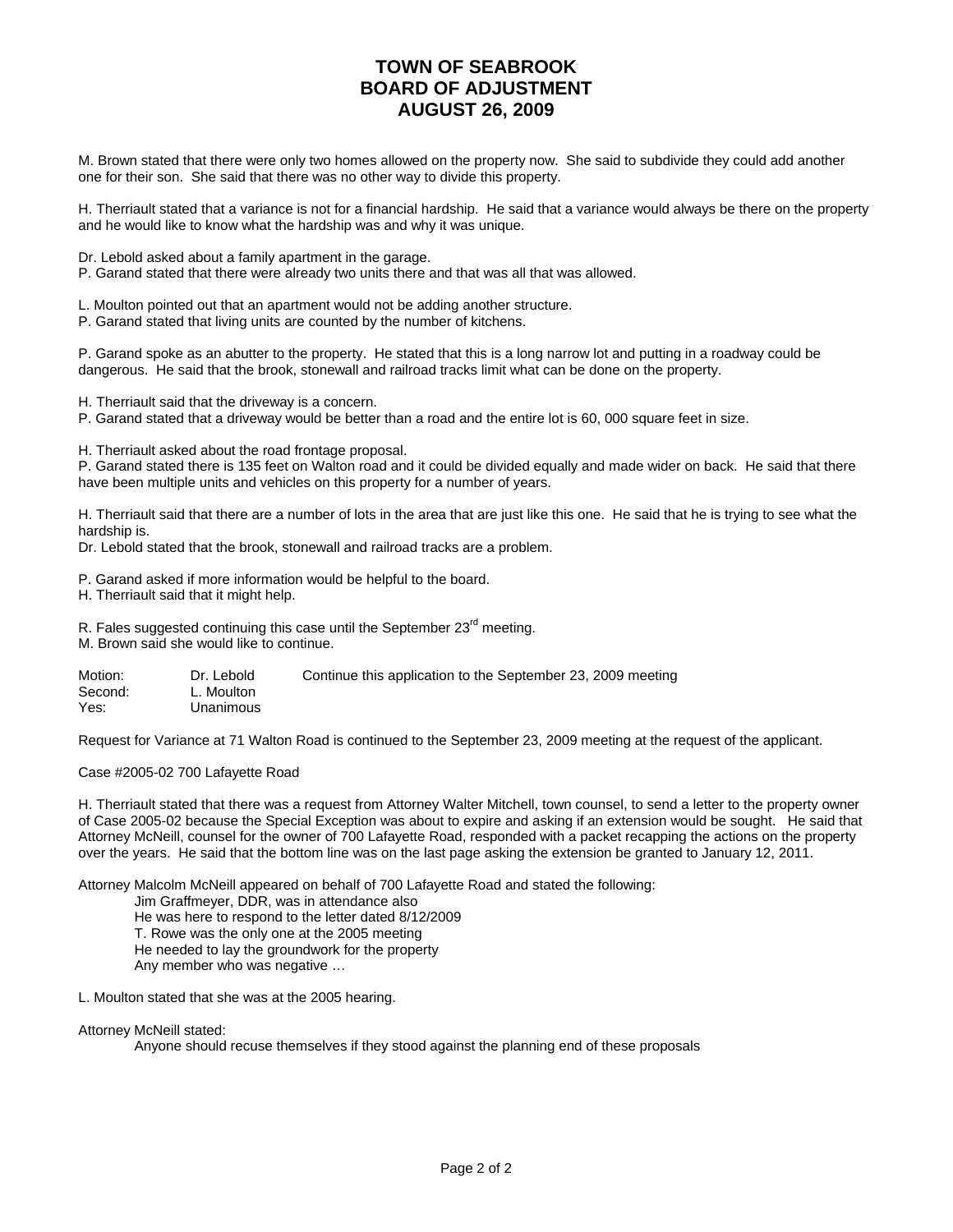#### T. Rowe stated:

That would be her She had spoken at the planning board meeting as a representative from the Rocks Road neighborhood It was never against the project only asking for safety precautions to be taken She was from the road being affected She had approved the proposal in 2005 There was no plan at the meeting in 2005 She would recuse herself for the town not because of Attorney McNeill's request She has never spoken negative towards the project

Attorney McNeill stated:

 He was aware of negative comments anyone had spoken against the project She was an abutter There was no specific plan in 2005 He wanted T. Rowe to recuse herself because of negative comments

L. Moulton stated that she had no idea what property was being talked about. Attorney McNeill said this was the former Venture property.

Attorney McNeill stated:

 Special Exception was granted in January 2005 First notice of expiration was 4 ½ years later He spoke with Attorney Mitchell questioning the date of 9/11/2009 Told due to Planning Board approval and gave another 30 days for appeal If starting a cutoff date it is requested to be 10/14/2009 as the planning board This was just a response to a letter not a public hearing tonight This subject should not be opened as public hearing Questioning why all people in attendance Mr. Greene challenged the ZBA decision in Superior Court This meeting was never public noticed Commented on the attendance of the meeting without public notice The ZBA needs to decide on a deadline date The ZBA needs to address the submission packet

Dr. Lebold stated that this could be set up for next month and have the property owner apply for an extension which would mean a public hearing.

Attorney McNeill stated:

 Letter received on August 13, 2009 Sent response letter and got all things together quickly Believe they complied and there is no need to file for a formal hearing This letter was received just two weeks before the meeting of ZBA All the letter stated was give a response This was the first time he had heard of this January 2005 ZBA decision

H. Therriault stated that he did respond quickly and thanked him for that. He also stated that he had not followed the Planning Board meetings on this property. He said that everything was laid out well for what has gone on over the years.

P. Garand stated that Attorney Mitchell said the ZBA could work with the Planning Board deadline. He said that the Notice of Decision on this case had been sent to the property owner in 2005. He stated he received an email from Attorney Mitchell and it was suggested that the ZBA date be tied in with the Planning Board dates. He was advised that as long as this was handled at the next meeting it would be okay. He brought the expiration to the attention of town attorney.

Attorney McNeill said:

 Not questioning the decision Aware that the notice went to property owner They were never notified in 2006 when decision expired A date was picked on August 13, 2009 letter He was aware of the Notice of Decision in 2005 on the generic form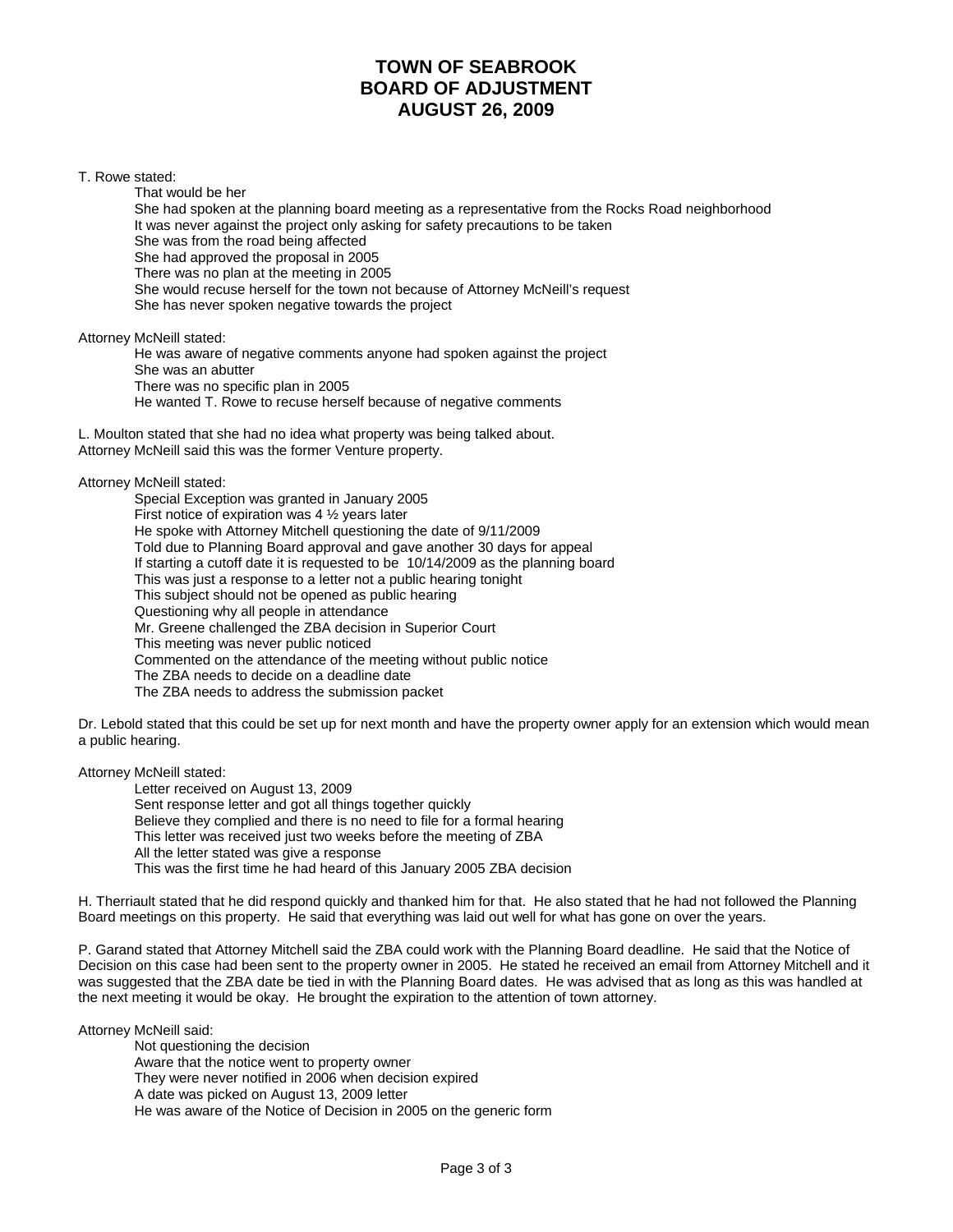Notice of this meeting was not given to him until August  $13<sup>th</sup>$  August 2009 letter came out of the blue Wanted to know who notified him of an expiration date

L. Moulton stated that she thought that if the project was in process it would not expire.

P. Garand stated that to him Phase I has a date about to be finalized and Phase II is going forward. Phase I is about to expire and the property owner needed to be notified.

Attorney McNeill stated: Phase I could have started October 2008

 Special Exception litigated for 1 ½ years Phase I date 10/14/2008 No notice until now that Special Exception was about to expire Phase II was denied in May 2009 and will be in Superior Court 10/6/2009 2005 there were no plans or engineering studies – This was approved and appealed No developers will go to Planning Board without ZBA approvals Mid 2006 DDR applied for project September 2006 Special Exception was affirmed

P. Garand stated that this meeting was getting out of hand and this was just to get the dates to coincide. He pointed out that the ZBA could extend the decision date or request a hearing.

J. Page asked Chairman Therriault to speak to this matter. She stated the following:

 The generic forms are the ones provided to the ZBA by state regulations She composed the letter at the request of town counsel She only notified ZBA members of the letter and his response

Attorney McNeill said:

 He was just stating his reasons for his response Planning date is January 2011 If they prevail on 10/6/2009 – project will be filed for Phase II and at the same time limits as Phase I – 2 year extension He wants the Planning Board time line used

L. Moulton stated she felt this needs a public hearing. Attorney McNeill said the extension date needs to coincide with the Planning Board. H. Therriault said the 9/11/2009 date should add 30 days.

Attorney McNeill stated:

 Yes, 30 days should be added to the date He had covered the time line of the property and given it to the ZBA (see attached response of Attorney McNeill) Planning Board gave extensions to January 12, 2011

H. Therriault said this should be continued so that the board members could sift through all the information given to them.

P. Garand said that there could be substantial completion of Phase I in two years. Attorney McNeill said that depends on the outcome on 10/6/2009.

L. Moulton said that she would not vote at this meeting because she had just received the information.

H. Therriault said that there was a lot of information and all members need time to review it. He suggested the board act on this at the September meeting.

Attorney McNeill said he responded to the letter in a timely fashion and would like to proceed to closure.

| Motion: | H. Therriault | Given that this is a unique situation, continue this matter to September 2009 meeting |
|---------|---------------|---------------------------------------------------------------------------------------|
| Second: | Dr. Lebold    |                                                                                       |
| Yes:    | Unanimous     |                                                                                       |

Case 2005-02 extension of Special Exception expiration is continued to September 23, 2009.

Attorney McNeill said this was a unique matter.